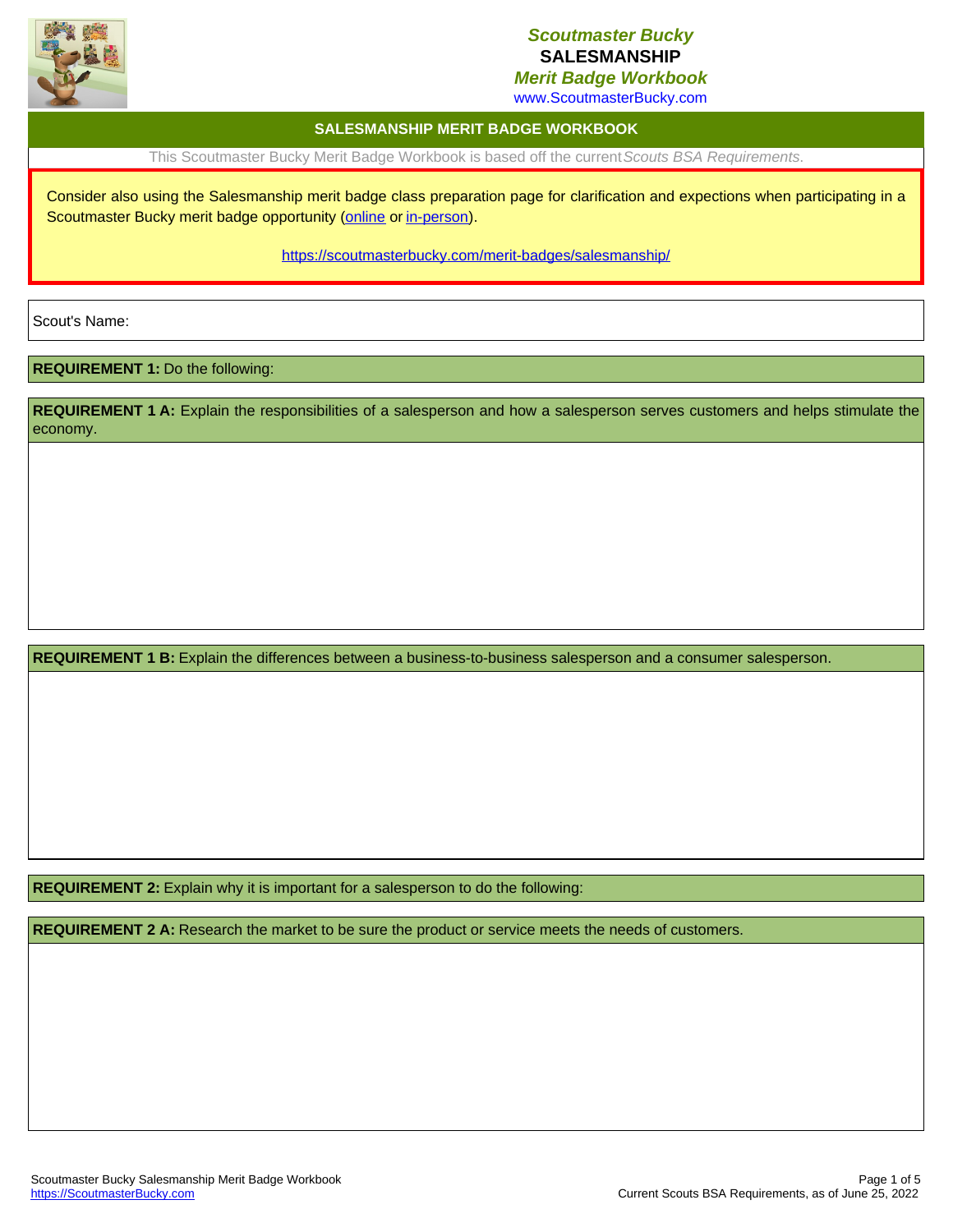

### *Scoutmaster Bucky* **SALESMANSHIP** *Merit Badge Workbook*

www.ScoutmasterBucky.com

**REQUIREMENT 2 B:** Learn all about the product or service to be sold.

REQUIREMENT 2 C: If possible, visit the location where the product is built and learn how it is constructed. If a service is being sold, learn about the benefits of the service to the customer.

REQUIREMENT 2 D: Follow up with customers after their purchase to confirm their satisfaction and discuss their concerns about the product or service.

**REQUIREMENT 3:** Write and present a sales plan for a product or service and a sales territory assigned by your counselor.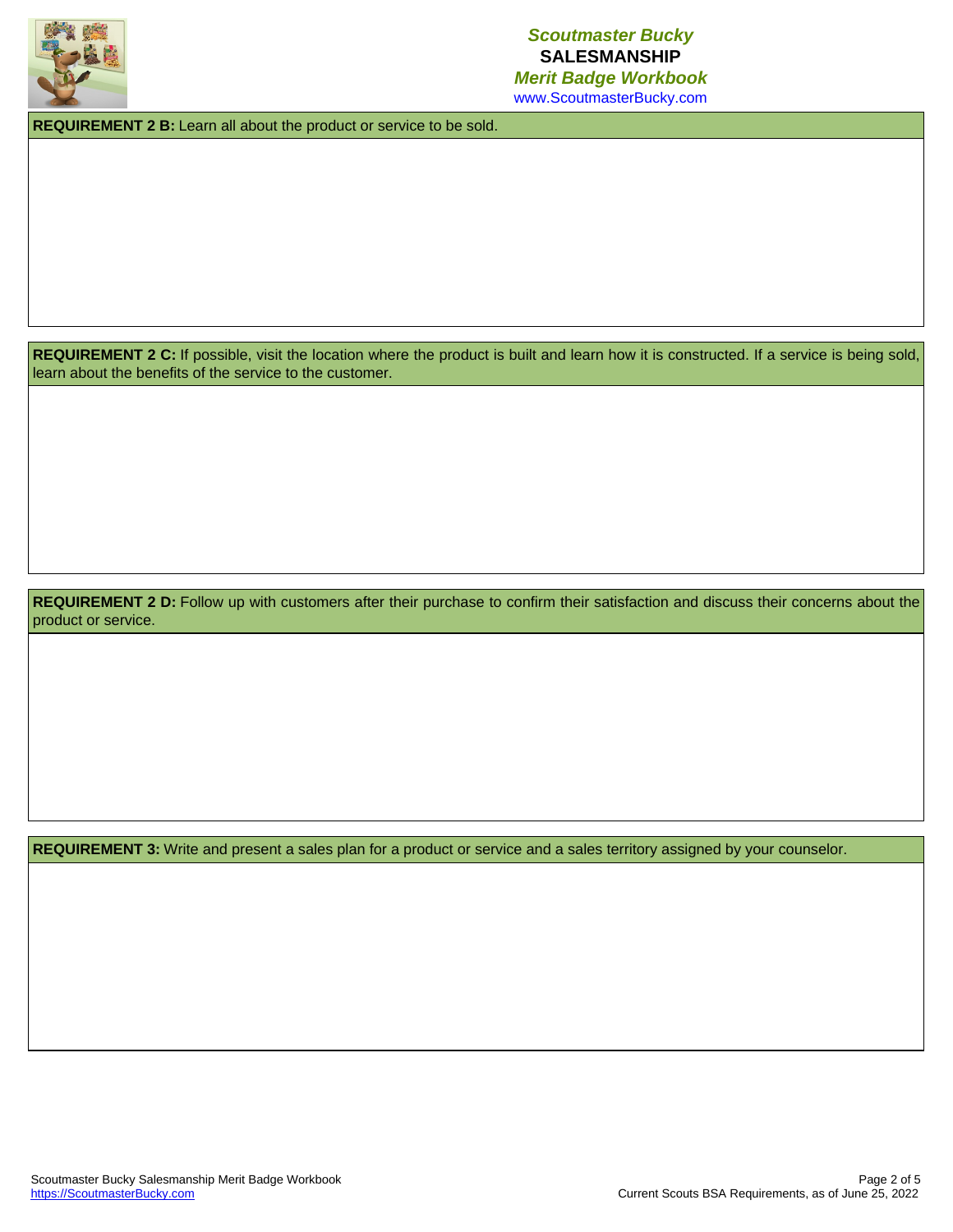

# *Scoutmaster Bucky* **SALESMANSHIP**

*Merit Badge Workbook* www.ScoutmasterBucky.com

**REQUIREMENT 4:** Make a sales presentation of a product or service assigned by your counselor.

**REQUIREMENT 5:** Do ONE of the following and keep a record (cost sheet). Use the sales techniques you have learned, and share your experience with your counselor:

a. Help your unit raise funds through sales of merchandise or of tickets to a Scout event.

b. Sell your services such as lawn raking or mowing, pet watching, dog walking, snow shoveling, and car washing to your neighbors. Follow up after the service has been completed and determine the customer's satisfaction.

c. Earn money through retail selling.

**REQUIREMENT 6:** Do ONE of the following:

**REQUIREMENT 6 A:** Interview a salesperson and learn the following:

**REQUIREMENT 6 A 1:** What made the person choose sales as a profession?

**REQUIREMENT 6 A 2:** What are the most important things to remember when talking to customers?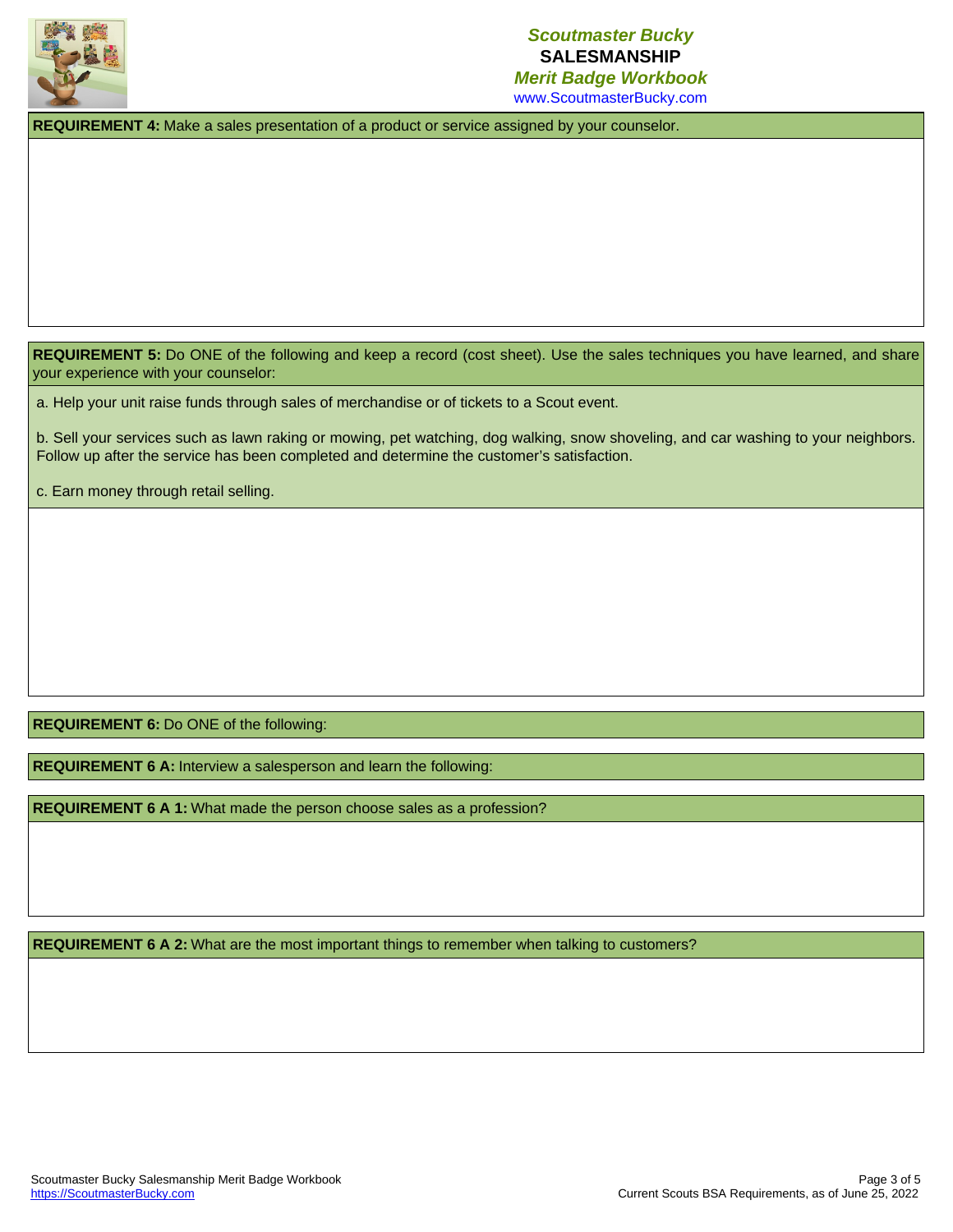

www.ScoutmasterBucky.com

**REQUIREMENT 6 A 3:** How is the product or service sold?

**REQUIREMENT 6 A 4:** Include your own questions.

**REQUIREMENT 6 B:** Interview a retail store owner and learn the following:

**REQUIREMENT 6 B 1:** How often is the owner approached by a sales representative?

**REQUIREMENT 6 B 2:** What good traits should a sales representative have? What habits should the sales representative avoid?

**REQUIREMENT 6 B 3:** What does the owner consider when deciding whether to establish an account with a sales representative?

**REQUIREMENT 6 B 4:** Include at least two of your own questions.